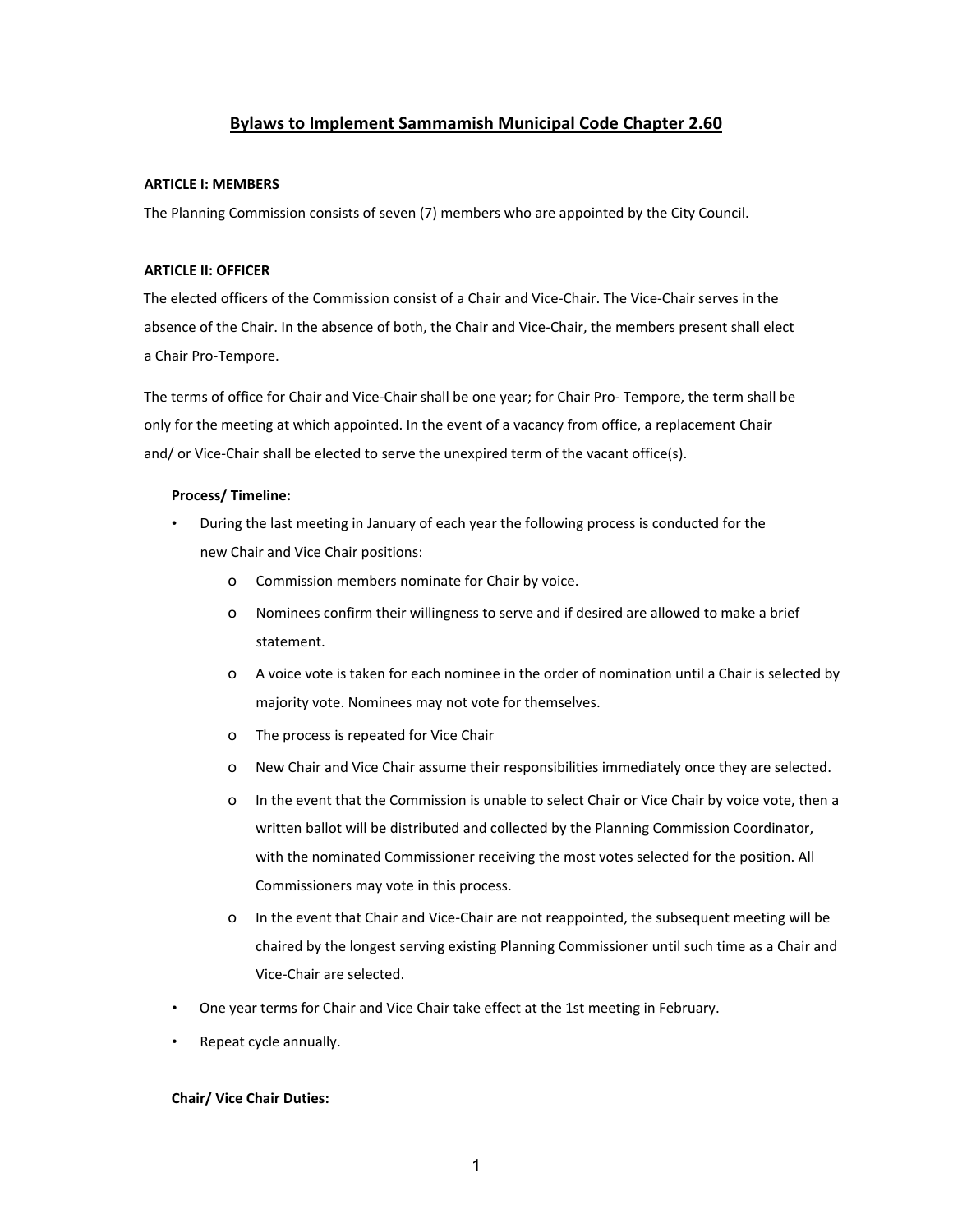- Run/Facilitate Planning Commission meetings in a fair, efficient, productive, informative manner;
- Act as spokesperson to City Council and when necessary, to the public and/or media;
- Work with Community Development Director on schedule/calendar and meeting agendas.

The Vice Chair is to attend meetings with staff and Chair and to fulfill duties of the Chair in the Chair's absence.

The Director of Community Development and/or designated staff representative shall provide other staff services necessary to carry on the work of the Planning Commission. The Administrative Assistant to the Community Development Director shall act as Secretary of the Planning Commission.

#### **ARTICLE III: MEETINGS**

The regular meetings of the Commission are normally held on the 1st and 3rd Thursday of every calendar month at a time set in advance by the Commission so as to ensure reasonable public participation. Meetings are not held during the month of August. Staff is responsible for notice to the public and to generate and update a calendar for upcoming Planning Commission meetings. If a regular meeting falls on a legal holiday, that meeting will normally be held on the following Thursday or on a special meeting date which is not a holiday.

At any meeting, the Commission may set a date for a special meeting. To provide adequate public notice, such special meeting shall not occur any sooner than 7 days after the Commission sets such a meeting.

All regular and special meetings of the Commission are open to the public.

# **ARTICLE IV: AGENDA AND STAFF REPORTS FOR MEETINGS**

A copy of the agenda and accompanying materials for each meeting should be provided to each member not less than six (6) days prior to the date of the meeting.

The Director of the Department of Community Development should make regular reports to the Planning Commission on actions taken by the City Council.

#### **ARTICLE V: MINUTES AND RECORDS**

The approved action minutes and video recording serve as the record of actions taken. The proposed final minutes will be distributed to the entire Planning Commission for review. Approval will occur at a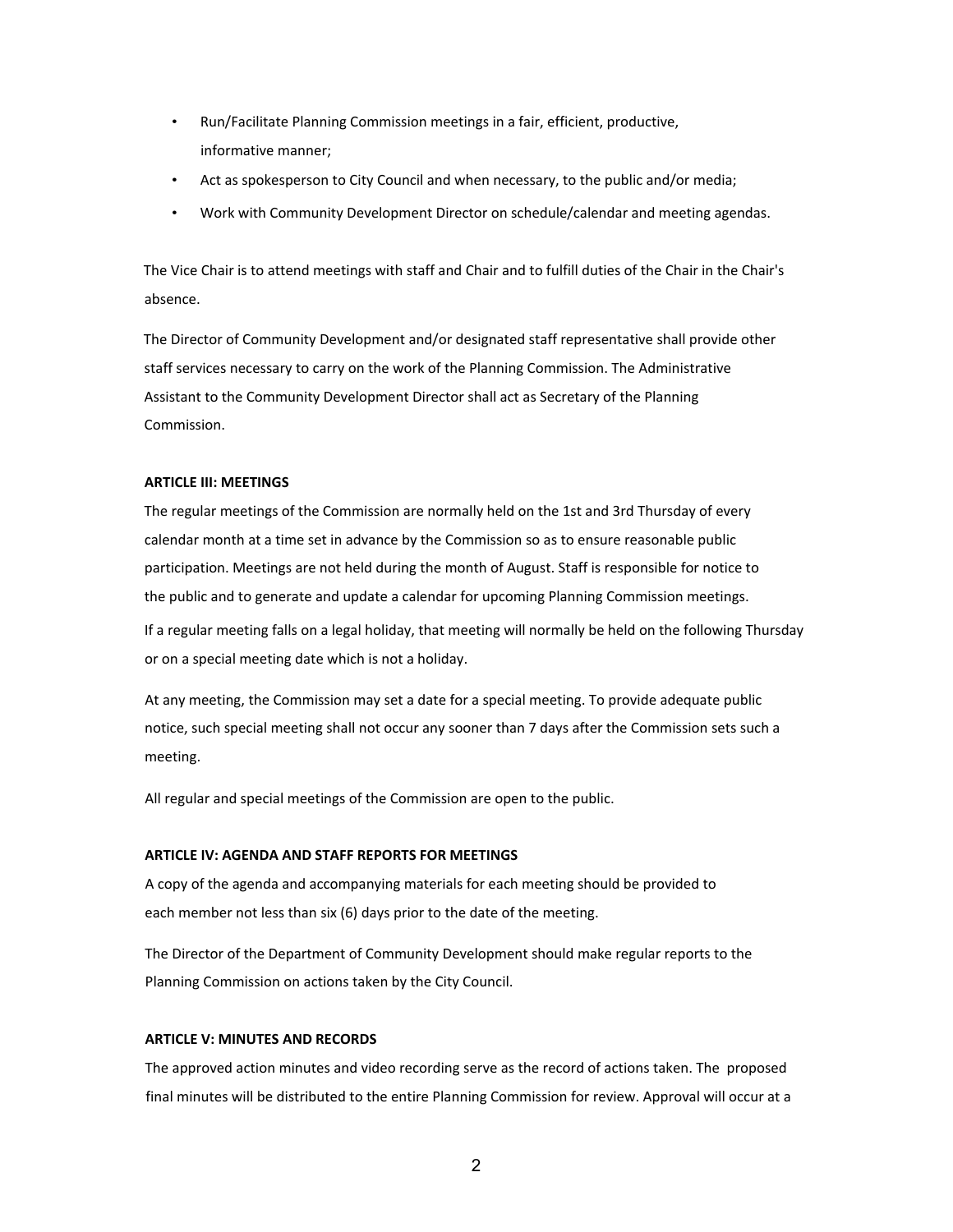subsequent Planning Commission meeting.

# **ARTICLE VI: PUBLIC INVOLVEMENT**

The Planning Commission's role is to advise the City Council on growth management issues, land use policies and development regulations. High quality public input is needed to help inform the Commission's analysis and recommendations.

The Commission goals for public involvement are to:

- 1. Undertake a fair, meaningful and effective outreach to affected parties for each work item, with opportunities for all interested parties to participate in a comfortable setting.
- 2. Use a consistent and adaptable process that allocates limited time efficiently and encourages input that is relevant, clear and specific.

When speaking to the Commission the following rules will apply:

- 1. Everyone who wishes to do so will be given the opportunity to speak.
- 2. Speakers are expected to focus their remark to the specific question being discussed by the Commission at that time and avoid extraneous issues.
- 3. Speakers must state their views respectfully without personal attacks, insults or disparaging comments.
- 4. Everyone is expected to respect the views of others even when they disagree with those views. Disruptive behavior will not be tolerated. Any person who persists in disrupting the proceedings will be asked to leave.
- 5. Everyone will be expected to respect the person speaking and interruptions will not be allowed.

The Commission uses a variety of required and optional mechanisms to achieve its stated goals, including:

- Public comment opportunities at each Commission meeting
- Formal public hearings with advertised notice
- Round tables and other interactive mechanisms to promote dialog
- Outreach to stakeholder and interest groups
- Material in the monthly city newsletter and on the city website
- Survey(s) when appropriate and affordable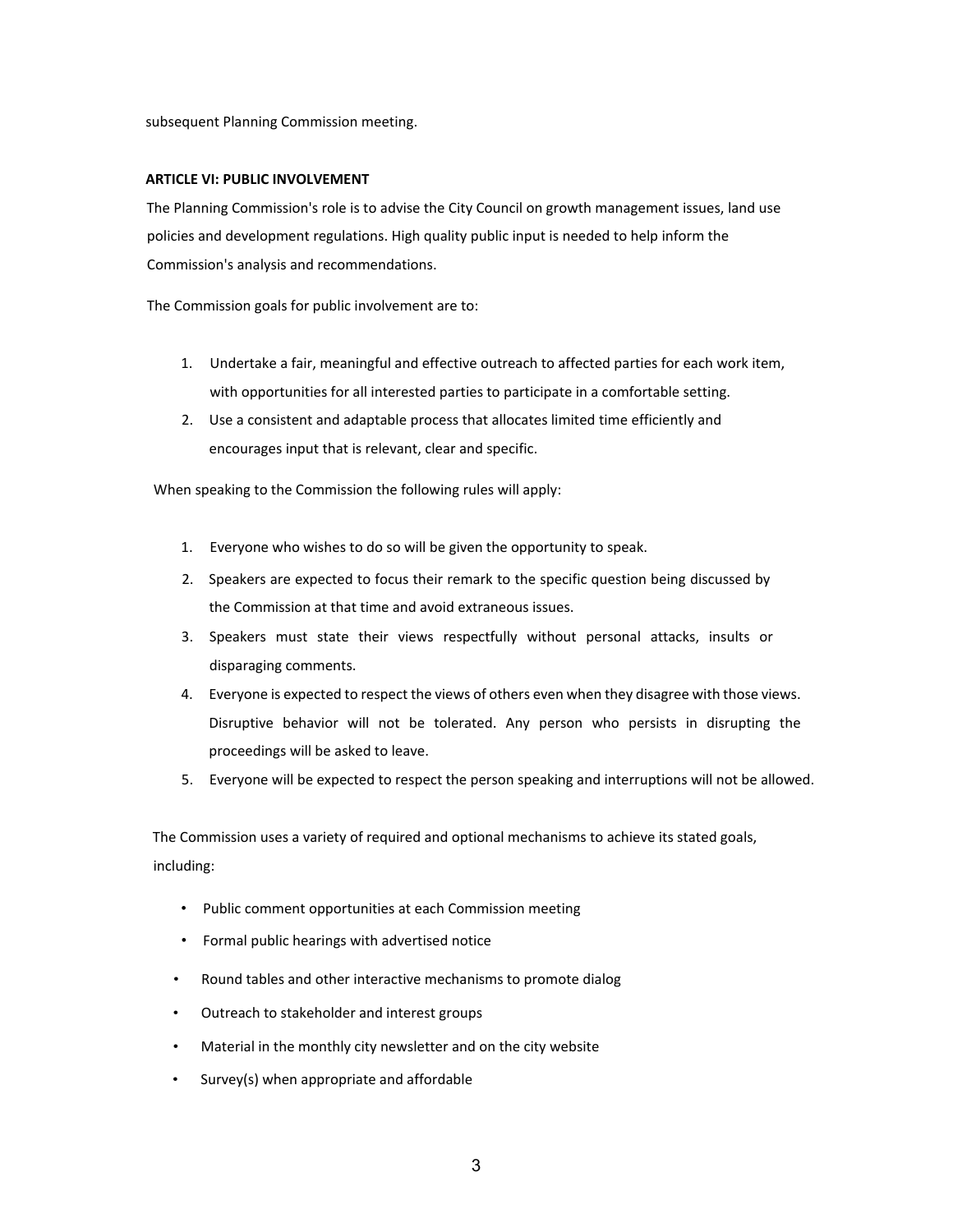- Postcard mailings and GovDelivery mechanisms
- Field trips
- Review of peer city, state agency and Tribal comments
- Each work item may need some or many of these mechanisms, and the public involvement plan can be adapted as needed

For comments from any party at a Commission meeting the following rules will be employed and administered by the Chair with assistance from the staff:

- 3 minutes (Non-Agenda topic)
- 7 minutes for individual comments (Agenda topic)
- 7 minutes for representatives from a recognized group (Agenda topic)
- The Chair will ask the commenter to summarize once the time limit is reached
- Commenters are also encouraged to provide written materials by close of business the day prior to the meeting to allow Commission members adequate time to review such materials prior to the meeting.

#### **ARTICLE VII: PUBLIC STATEMENTS FROM THE COMMISSION**

Any member of the Commission has a right to express personal views and opinions. However, statements representing the views or recommendations of the Commission must be authorized by a majority or consensus of the Commission. Minority views or positions may be conveyed as well.

#### **ARTICLE VIII: EX-PARTE CONTACTS AND SHARING OF INFORMATION**

It is in the public interest that, to the greatest extent possible, all members of the Planning Commission have an opportunity to be aware of and act upon the information that is available to other members. All members should place upon the record of the Planning Commission the substance of all ex-parte contacts that have occurred during the time a matter has been introduced and is still before the Planning Commission for a recommendation.

#### **ARTICLE IX: CONFLICT OF INTEREST**

If an actual or perceived conflict of interest exists that affects the work of the Commission, it is each member's responsibility to openly describe the issue, and refrain from any subsequent Commission participation, deliberation or voting on the subject.

# **ARTICLE X: ORDER OF BUSINESS**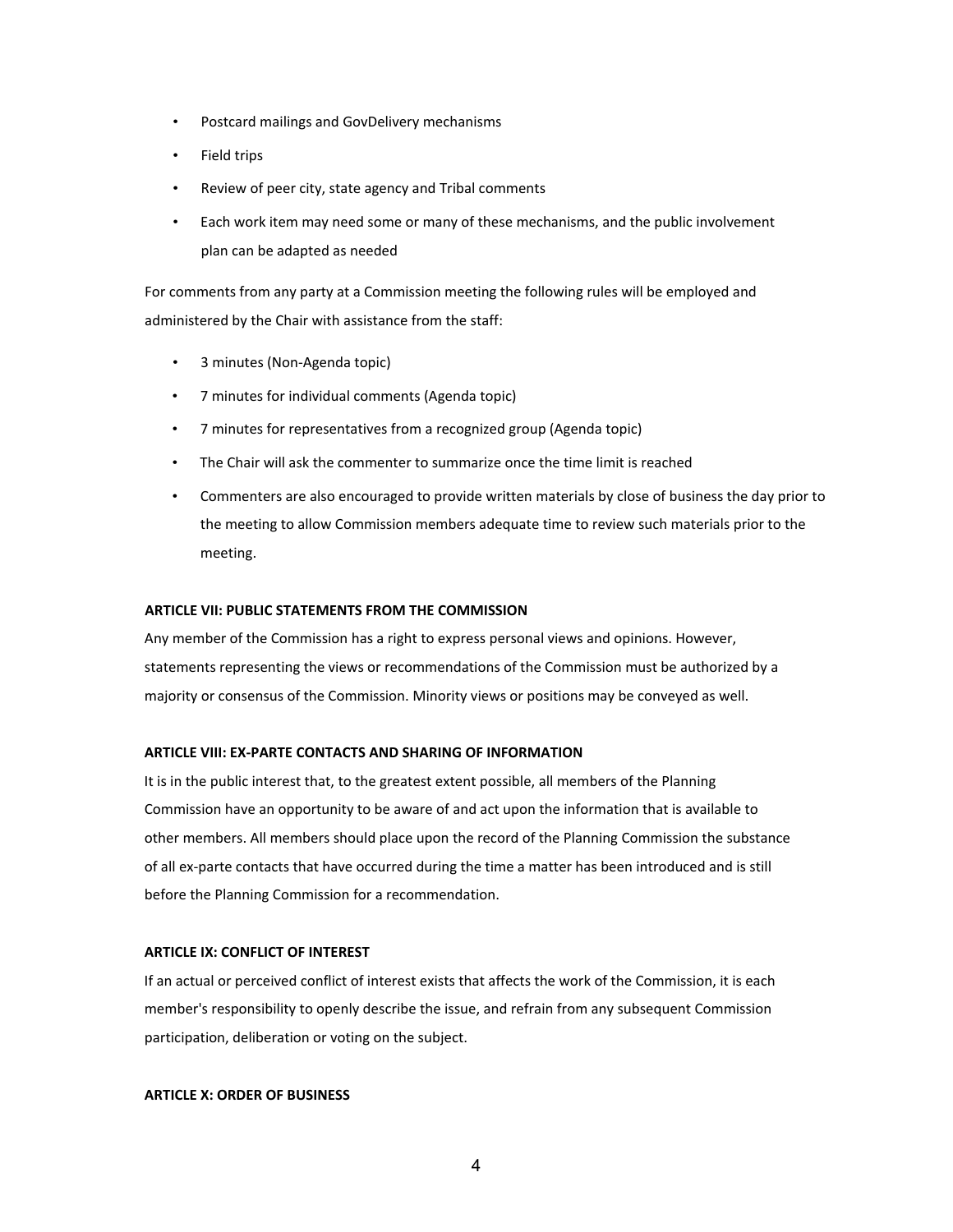The Chair may adjust or amend the order of business as needed. The regular meetings normally use the following format;

- Call to order
- Roll call
- Approval of Agenda
- Approval of Minutes
- Public Comment (Non-Agenda)
- Old Business (If carried over from a previous meeting)
- **New Business**
- Public Comment
- Any miscellaneous comments or information by Staff when relevant to function of the Planning Commission
- Review of Planning Commission Work Program Calendar
- Adjourn

The Chair should conduct meetings in an open, fair and transparent manner. In the event of a procedural question, the Chair may refer to Roberts Rules of Order for guidance.

# **ARTICLE XI: ATTENDANCE**

Regular meeting attendance and active meeting participation are fundamental to the function of the Planning Commission. Each Planning Commission member shall strive to attend all Commission meetings, to read materials beforehand and to participate fully.

SMC 2.60.020 Membership – Defines the number of planning commission members, the appointment process, term limits, and removal.

Except in instances of sudden illness or other unforeseen hardship, members shall advise the staff and the Chair/Vice Chair, of their intended absence at least prior to 4:30 p.m. on the day prior to the meeting. Absences following this procedure shall be considered excused. Excused absences will be noted for the record at the roll call.

Four or more consecutive unexcused absences may result in removal from the Planning Commission pursuant to SMC 2.60.020(4). Additionally, SMC 2.60.020(4) includes 'neglect of duty' as reason for removal. A Planning Commissioner shall be considered in neglect of duty if:

• They have four or more unexcused non-consecutive absences within a term; or,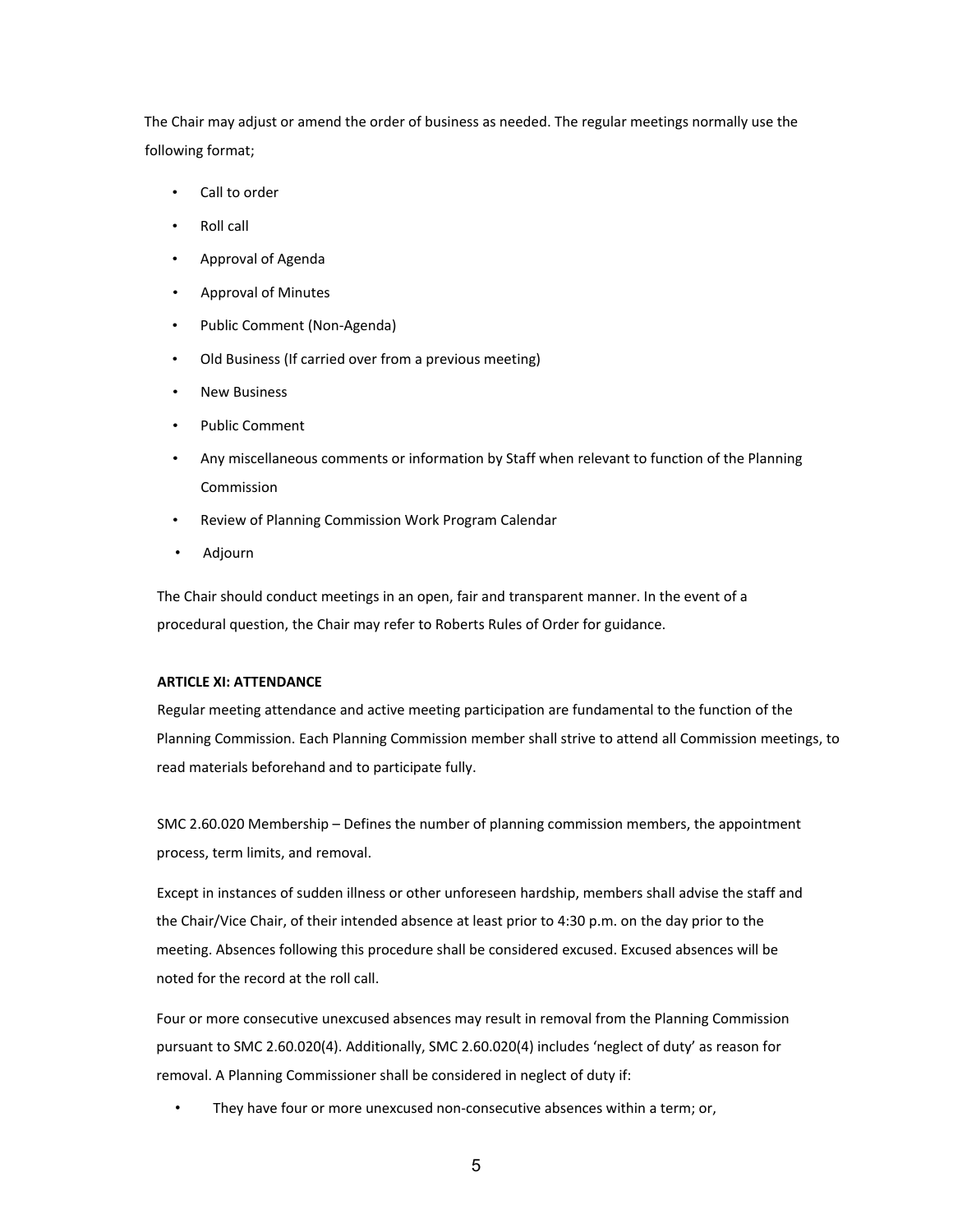• They have a demonstrated and consistent history of poor meeting preparation and participation.

# **ARTICLE XII: RECOMMENDATION OF THE COMMISSION**

The Planning Commission's goal is to provide a consensus recommendation to the City Council. When a consensus cannot be reached, a majority vote is taken. Minority positions may be conveyed as well.

To document the actions taken by the Planning Commission, staff will prepare a written statement or memorandum, including the facts, findings and rationale for the final recommendations and include a minority report as appropriate. This statement is then signed by the Chair and Vice Chair of the Planning Commission whose responsibility it is to present the recommendations to the City Council on behalf of the Planning Commission.

#### **ARTICLE XIII: DEFINING SUCCESS**

The Planning Commission has identified the following standards for use in determining success:

- 1. The public process should be transparent and fair, and outreach should use a variety of media types so that all interested parties have the chance to participate.
- 2. All participants should have a chance to offer comments and suggestions. Meetings should be conducted in a productive and efficient manner.
- 3. The Planning Commission's submission to the City Council should contain a statement of findings and facts, a summary of viewpoints received by the Commission during the public comment process, and a set of recommendations along with the reasoning behind those recommendations.
- 4. The Planning Commission's process and products should be sufficient such that the City Council is able to take action on the recommendations without the need for substantial further research or fact-finding work. The recommended regulations should be easy to read and implement.

#### **ARTICLE XIV: NORMS**

The Planning Commission has developed the following 'group norms' to define the expectations for conduct by Commissioners and the interaction among members. It is the intent that these be simple, self-explanatory and self-enforced. The Chair is empowered to remind members as the need arises to employ these norms. Commissioners will demonstrate respect for members of the public, staff and other Commissioners by:

• Attending each meeting and arriving on time (if late arrival is necessary, please call or email ahead)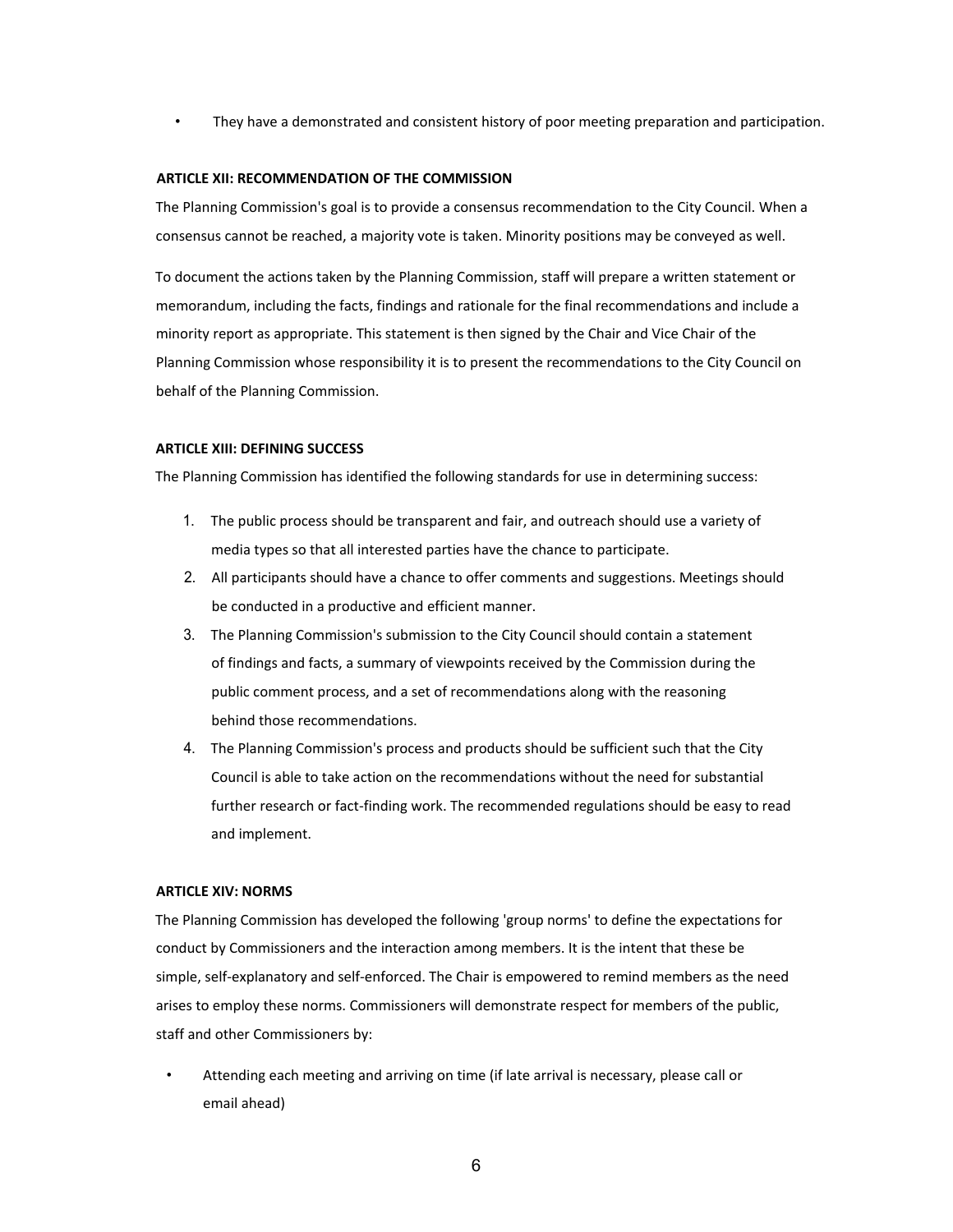- Reading materials in advance, coming to the meeting prepared, and submitting questions in advance
- Respectful and attentive listening to the speaker (minimal side discussions)
- Speaking respectfully to and about the public, staff and other Commissioners
- Allowing all Commissioners the opportunity to speak and to speak without interruption
- Minimizing unnecessary distractions (e.g., phones, screens) during Commission meetings

 $\frac{M}{\text{Mark Bayhman (May 18, 2022 15:27 PDT)}}$  May  $18, 2022$ 

Chair Mark Baughman Date Chair Mark Baughman Date